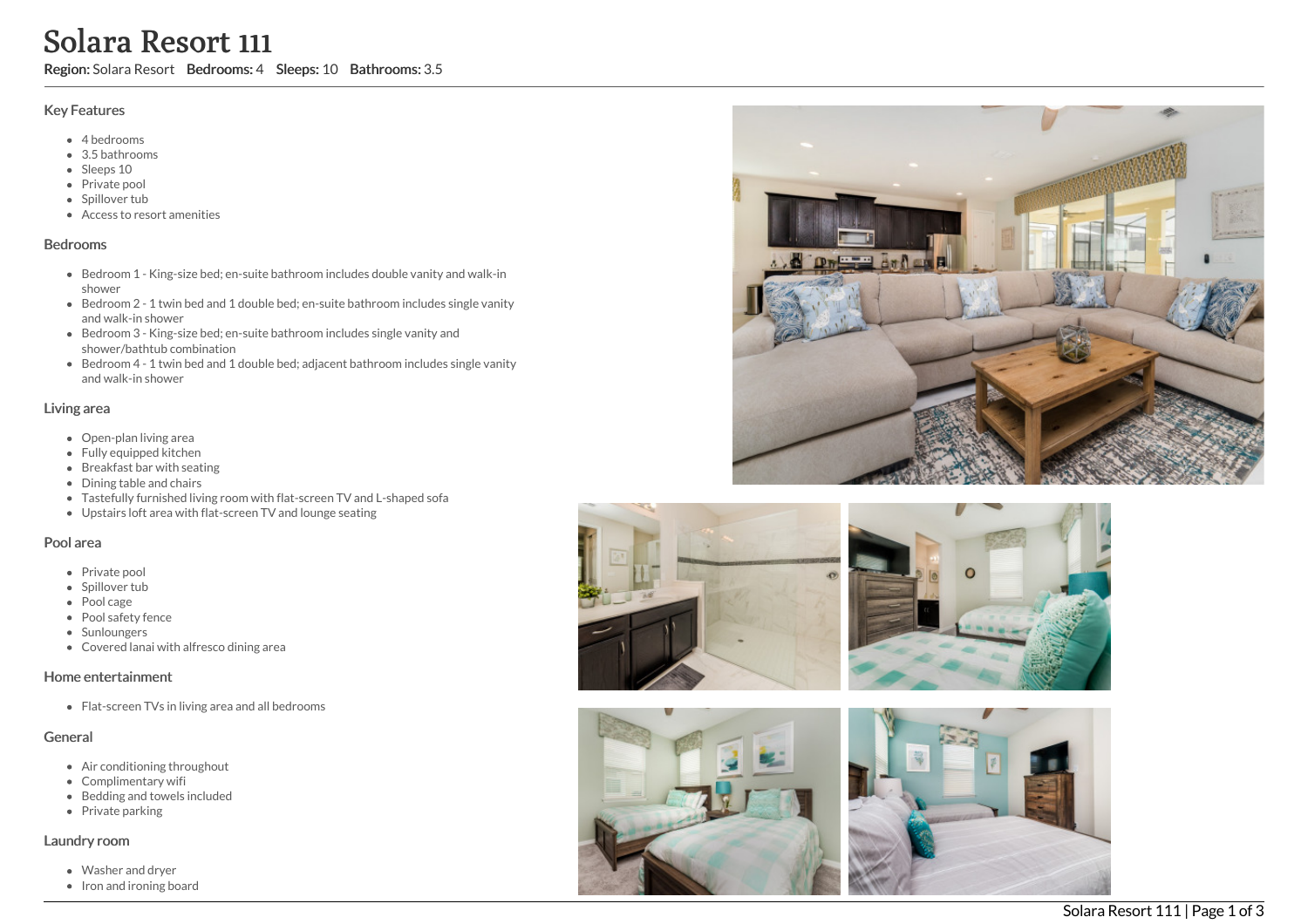#### Children's equipment available for hire

- $\bullet$  Crib
- Stroller
- $\bullet$  High chair
- Pack and play

### Resort facilities

Located just 8 miles from Disney, Solara Resort is a brand new, exclusive resort offering guests a wide range of luxury amenities for an unforgettable holiday experience. Whether you choose to relax and unwind poolside in your own private cabana, enjoy a drink at the Tiki Bar or take a break at the Gelato cafe - Solara is the perfect place for relaxing under the Florida sun. At the centre of the resort you will find the Clubhouse, which features an extensive water complex with activities to suit the whole family. Kids can enjoy the splash pad and water slide but for the more adventurous, there is the FlowRider wave simulator with an expert team on site to teach you how to surf! Solara also benefits from a range of sporting facilities including a fitness center, sports courts, walking trails and a soccer field. When it $\tilde{A}$  $\phi$  $\tilde{a}$ , $\phi$ s finally time for a break, guests can relax in the top quality restaurants, cafes and bars available to everyone.

## Places of interest

- Airport 31 miles
- Disney World 8 miles
- Seaworld 18 miles
- Universal Studios 23 miles
- Legoland 30 miles
- Beaches (Cocoa Beach) 79 miles